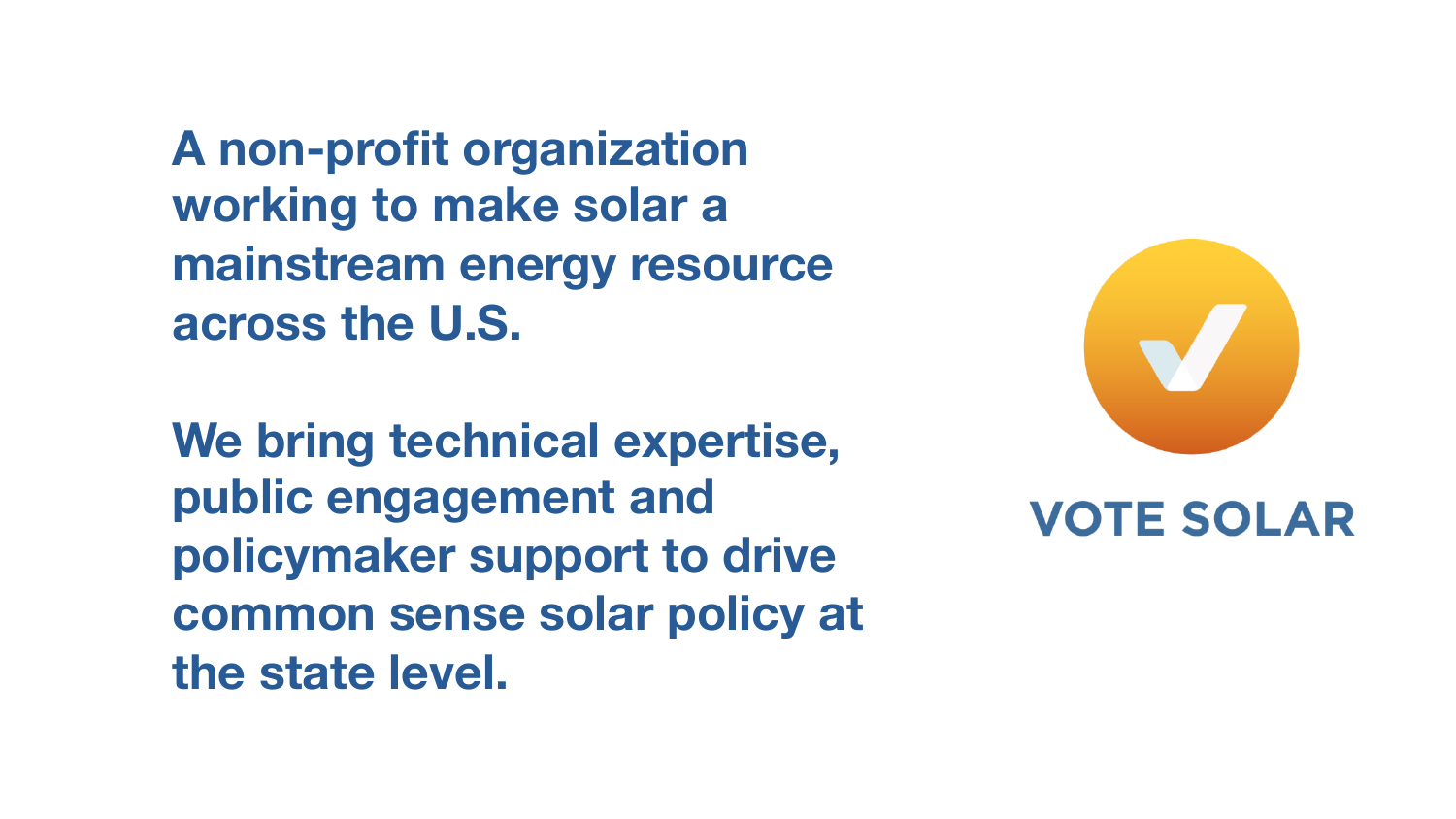### **6 questions the Commission should ask as it reviews the 2020 site plans**



1: How will utilities address gas over-dependence? 2: When and how will proposed new investments be reviewed?

- 3: How can Florida modernize its resource planning?
- 4: How does Florida stack up on clean energy?
- 5: Are utilities preparing for a carbon-constrained world?
- 6: Are utilities protecting their most vulnerable customers?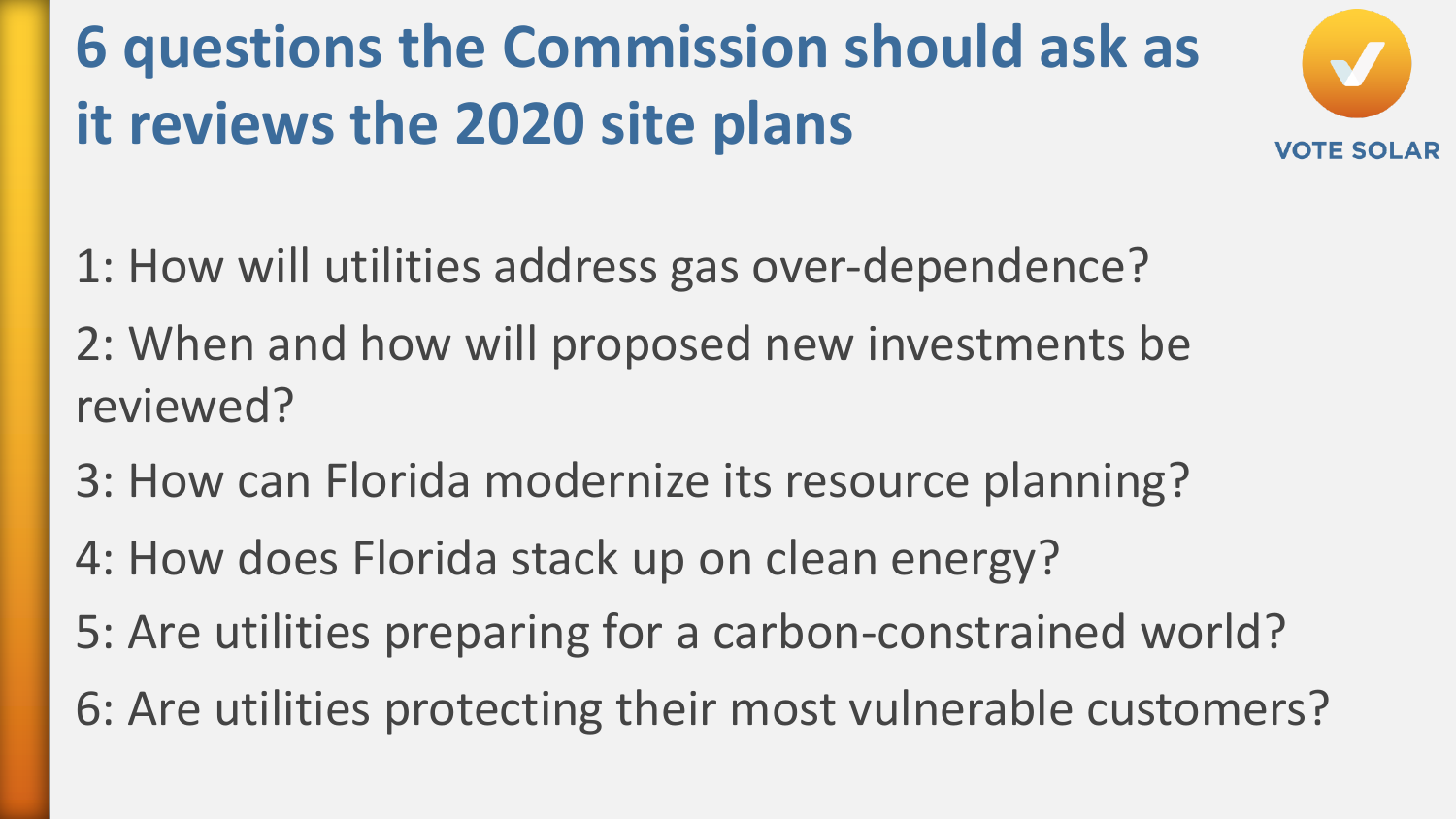

Source: Vote Solar analysis of 2019 U.S. Energy Information Administration Data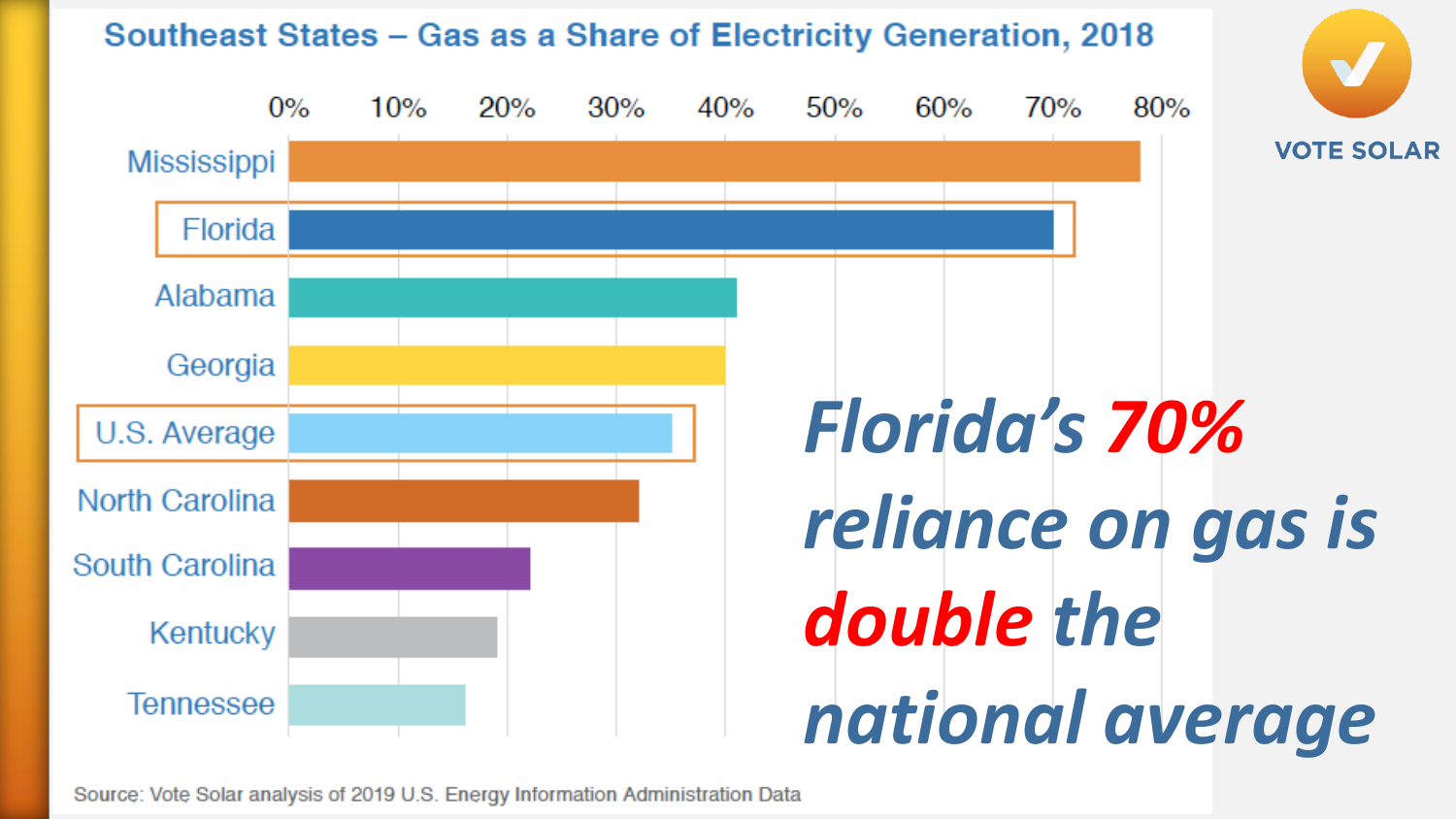



#### For every FOUR DOLLARS that Floridians pay their electric companies,





at least ONE of those dollars **IMMEDIATELY LEAVES FLORIDA to** pay for out-of-state gas. Every year, those fuel payments add up to \$5 billion leaving the state's economy.

**VOTE SOLAR**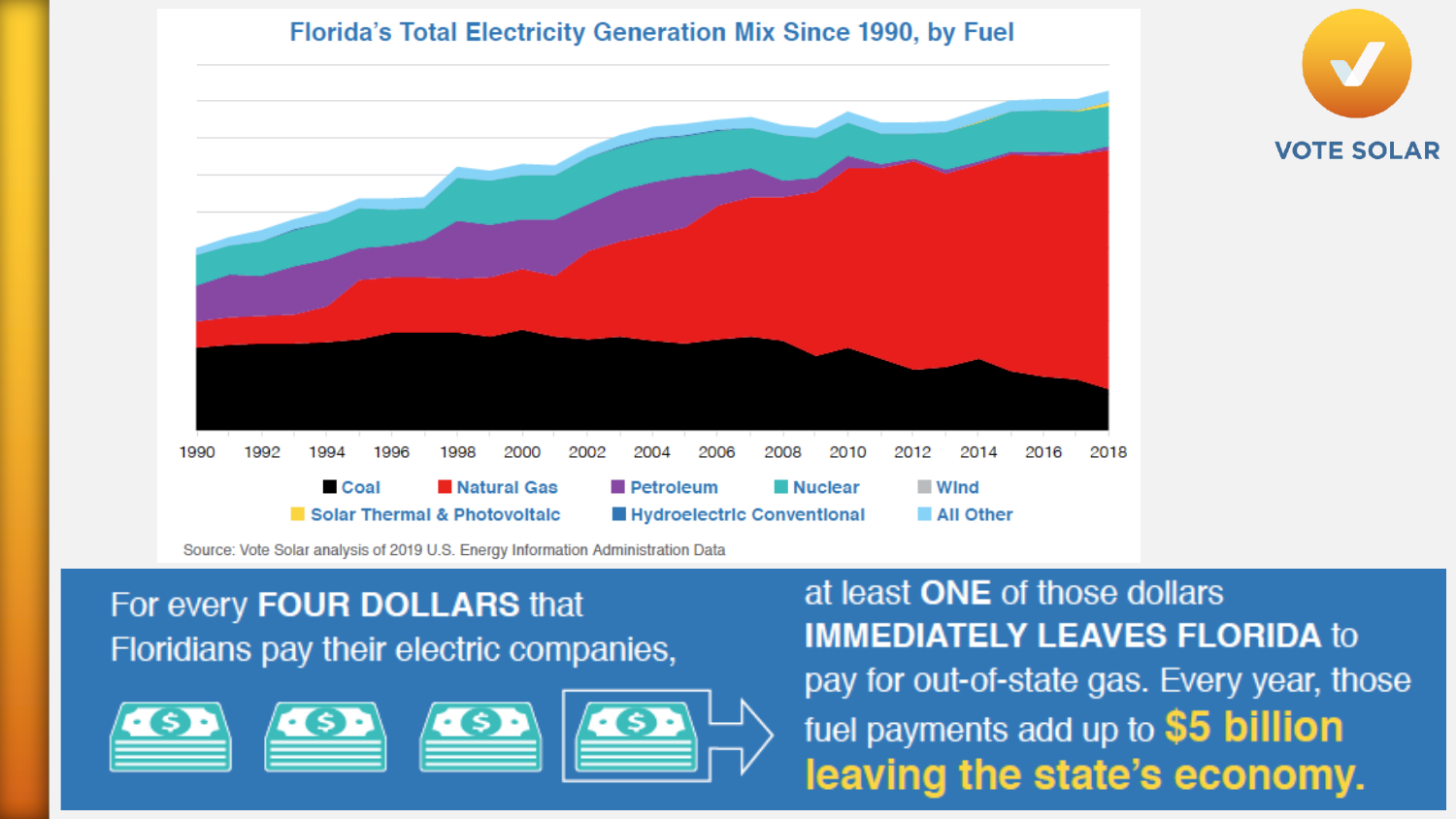## **2: When and how will new investments be reviewed?**



Most of utilities' proposed gas investments aren't subject to Power Plant Siting Act review – meaning they can be constructed BEFORE PSC review

- » FPL: 800 MW combined cycle upgrades
- » Gulf Power: 938 MW new combustion turbines
- » Duke: 492 MW new combustion turbines
- » Estimated capital cost: **\$1.63 billion dollars**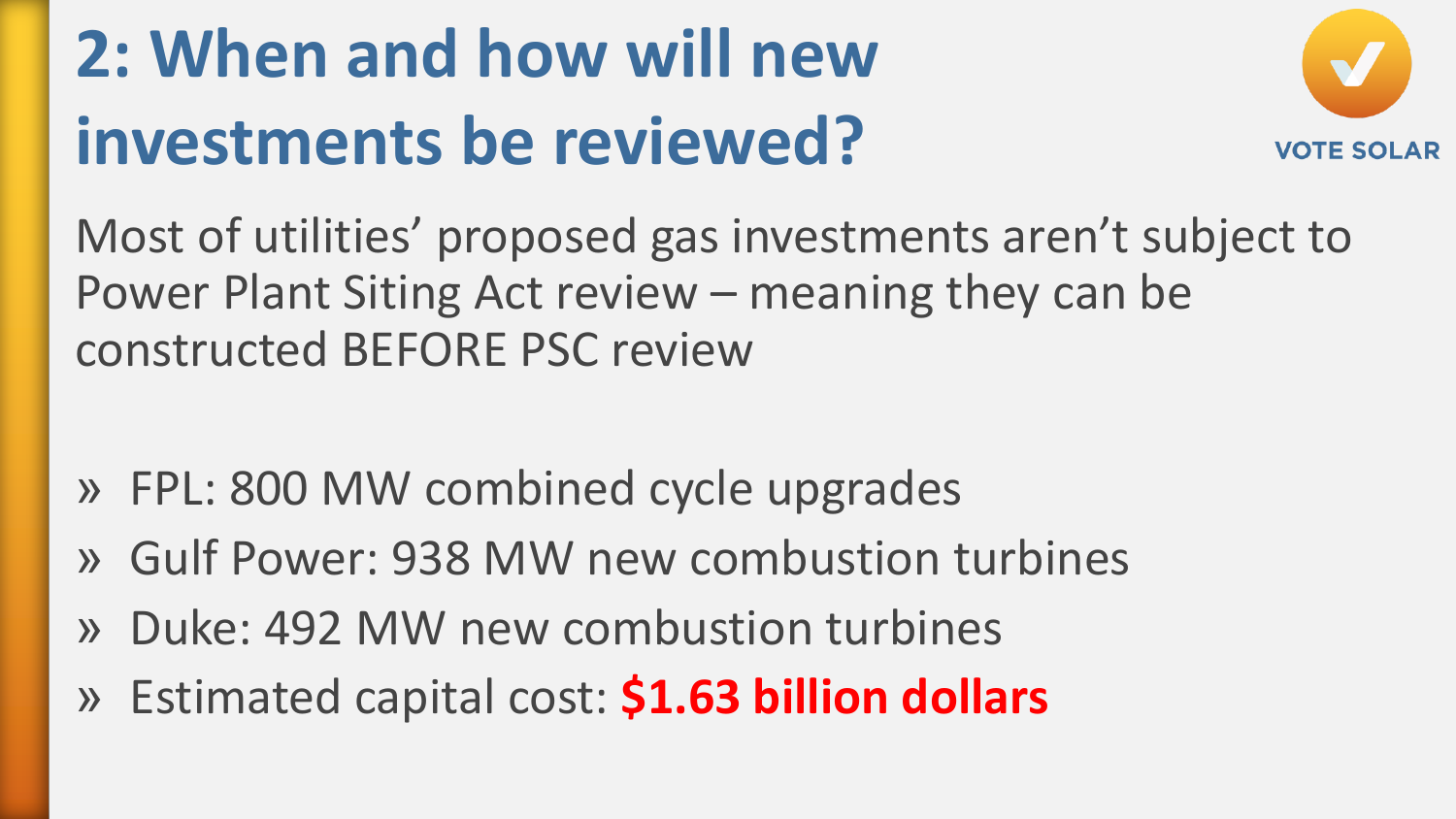#### **3: How can FL modernize its VOTE SOLAR resource planning?**

- » Distinct docket with clear opportunity and timeline for public comments
- » Require utilities to file both preferred plans and alternatives beginning next year, with clear price comparisons
- » Include recommendations for next year's filings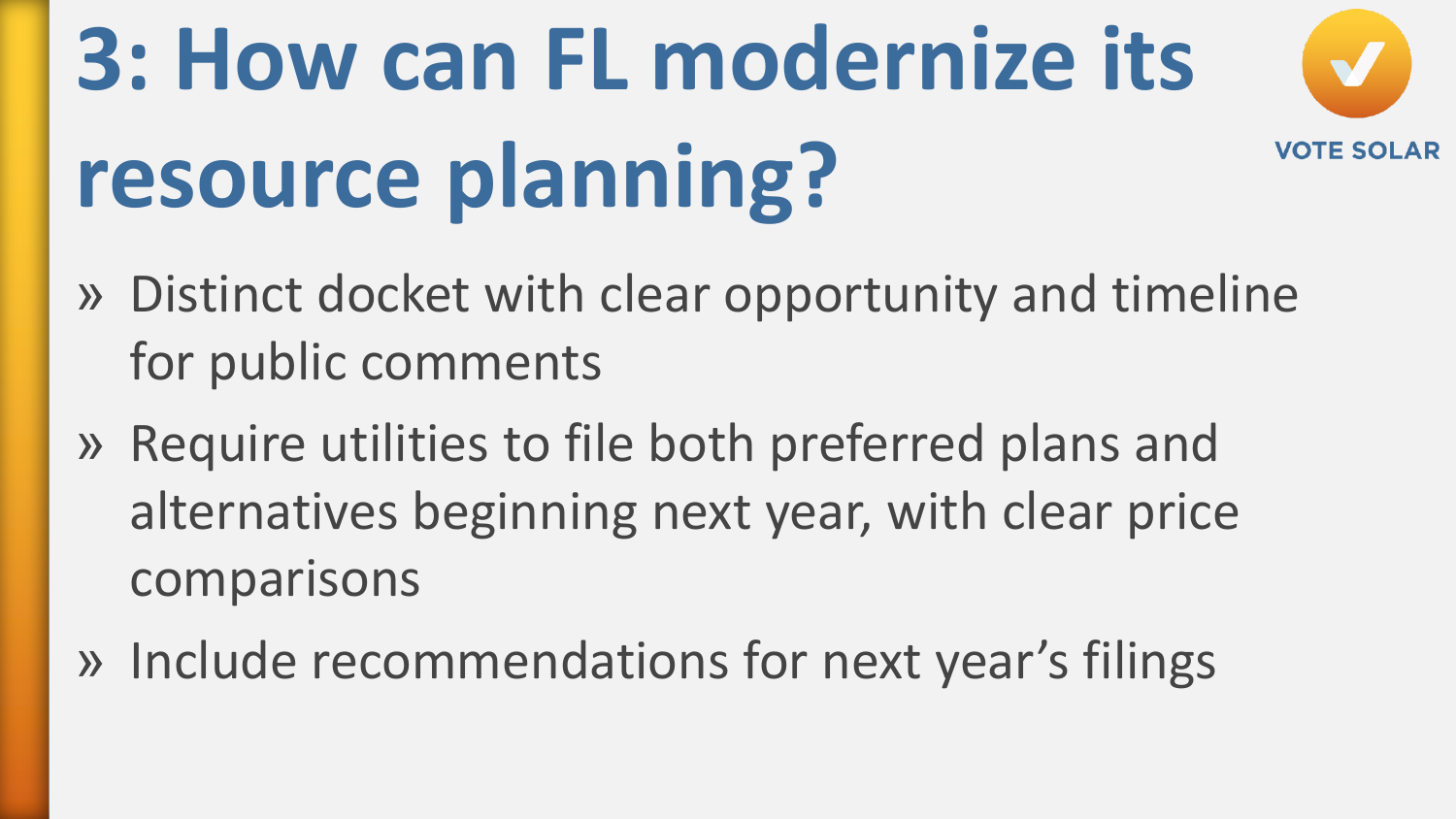#### **4: How does FL stack up on clean energy?**

**VOTE SOLAR** 

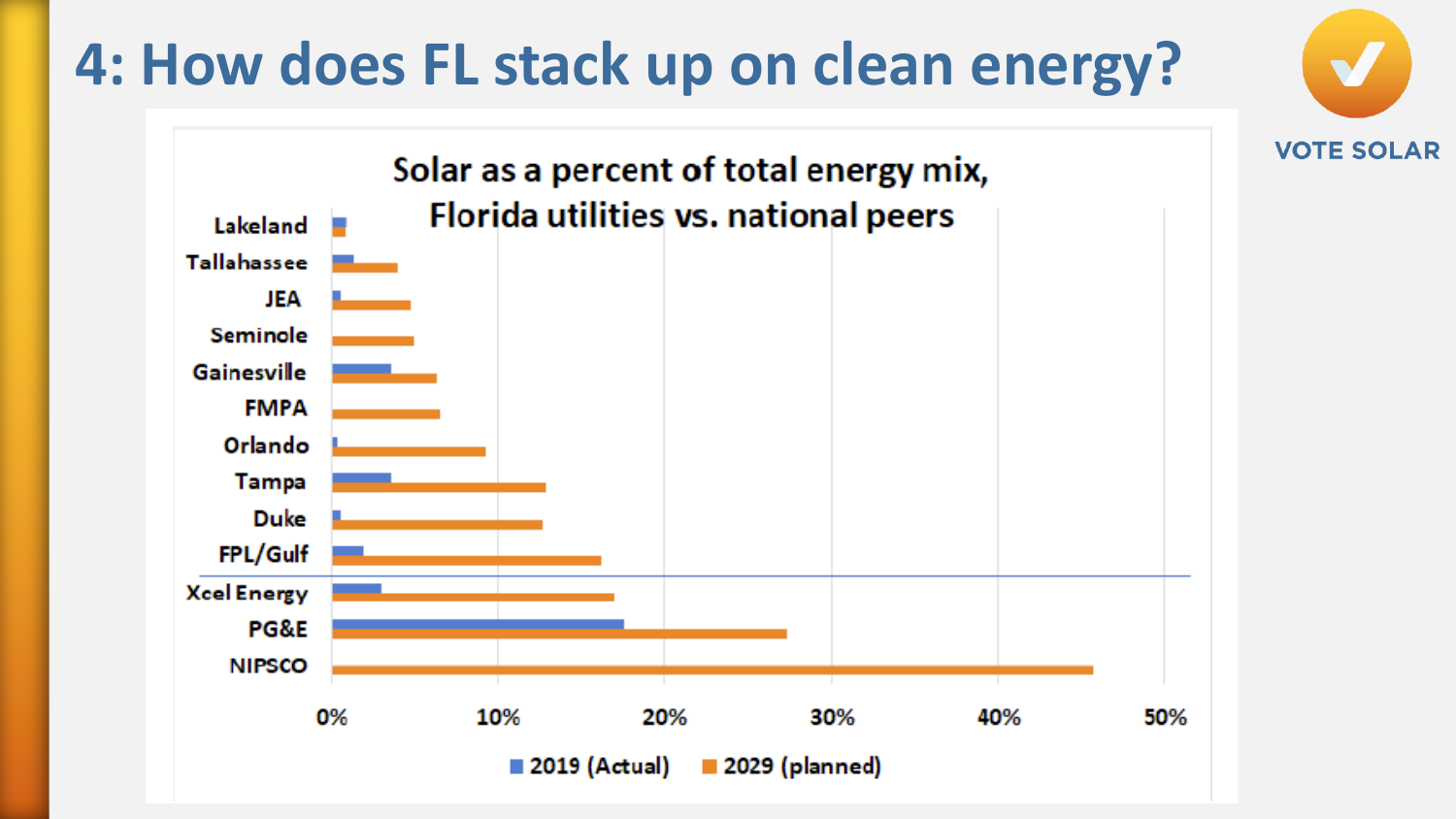### **5: Are utilities ready for a carbon constrained world?**



- » Utilities should assume a carbon price in planning to make prudent investments now
- » Give customers options to meet clean energy goals and attract global corporations
- » Seriously explore battery storage paired with solar
- » **Red flag: planned increases in coal energy**

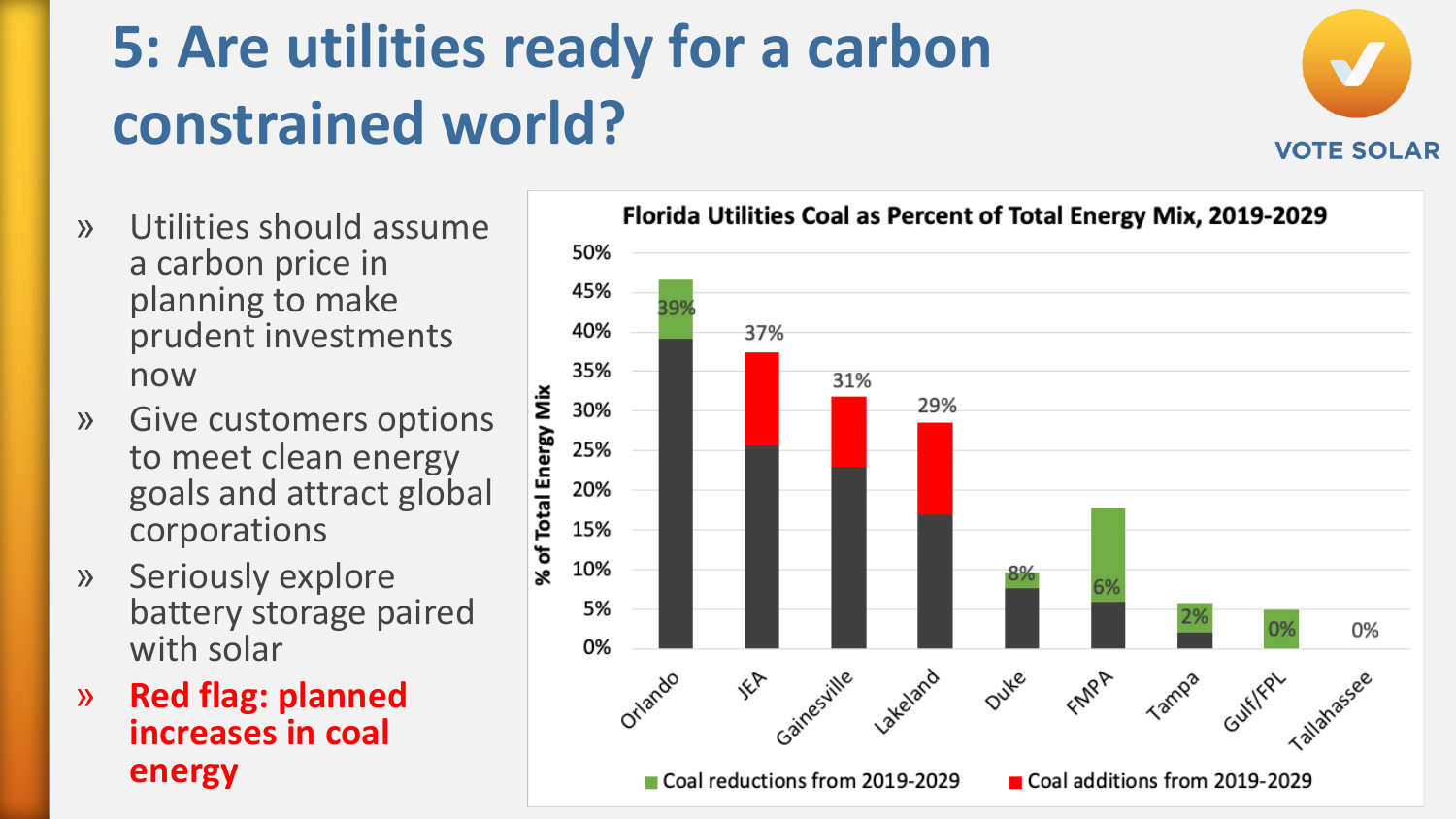

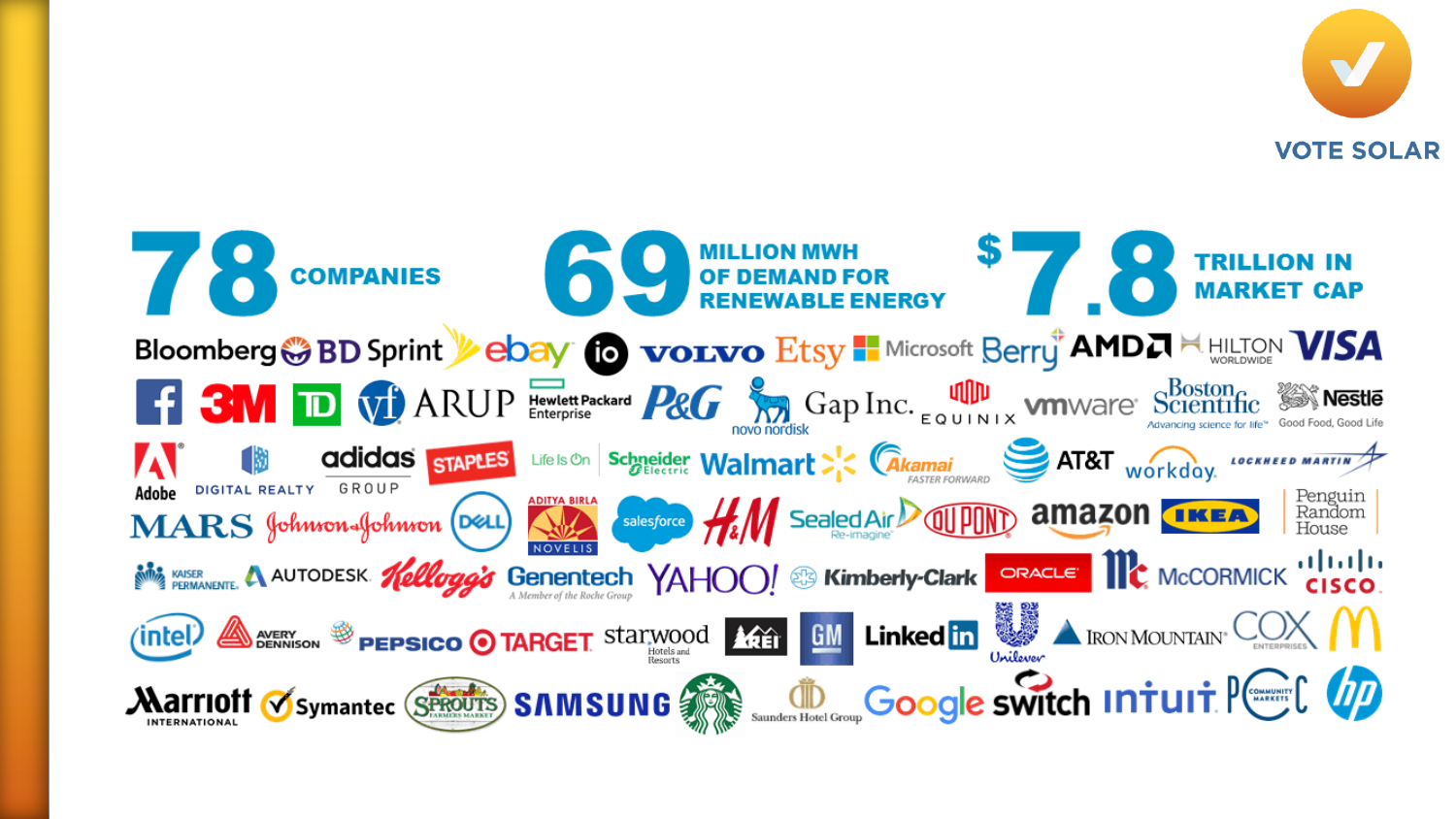#### **Solar is popular with all Americans – 89% support across political spectrum**



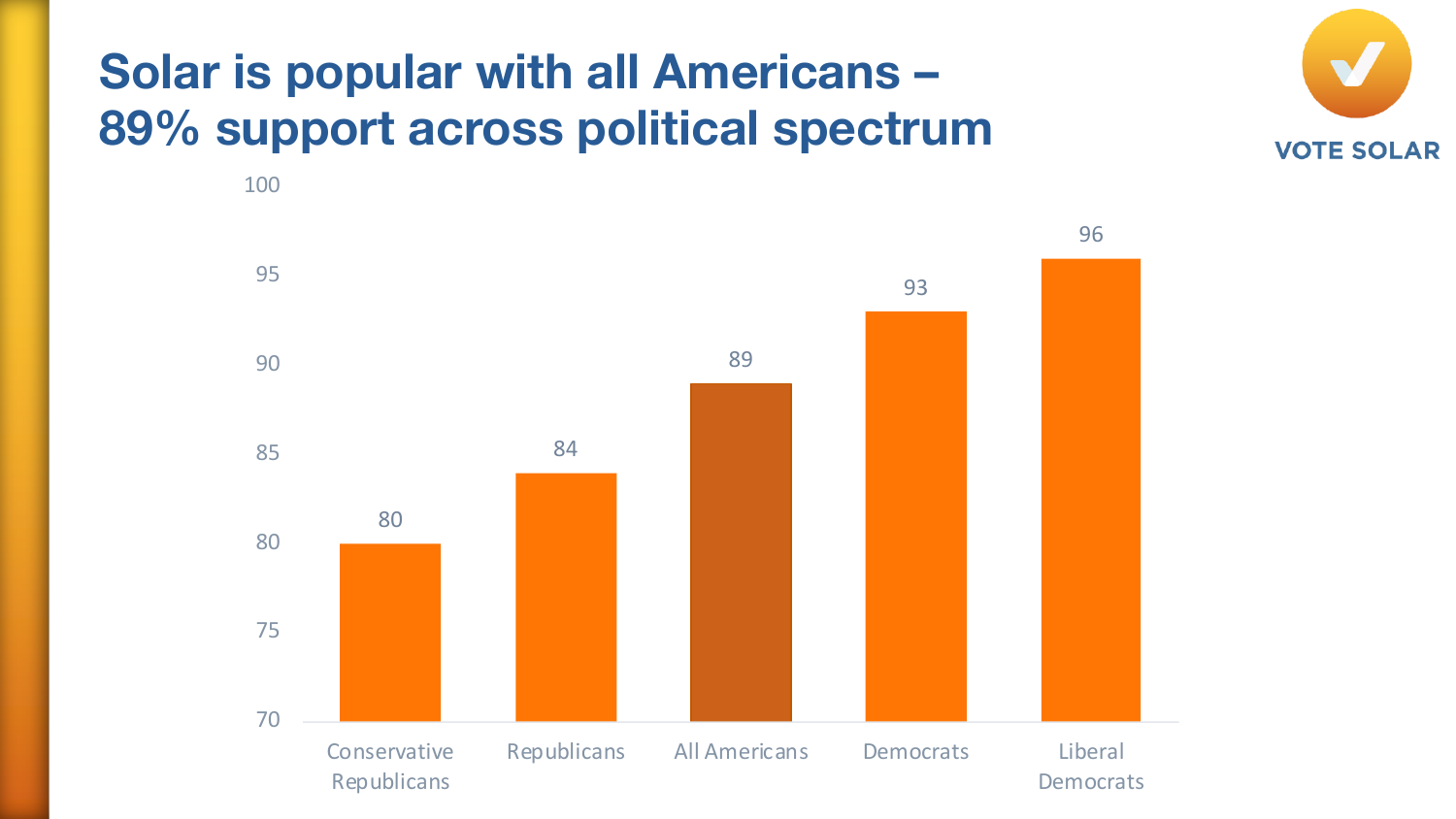#### **6: Are utilities protecting the most vulnerable ratepayers?**



- » Floridians' rates may be low, but bills are higher than the national average
- » Historic under-investment in energy saving programs (TECO, Duke and FPL rank near bottom of ACEEE list)
- » Opportunity to create bill stability now during COVID by pairing energy saving programs with arrearage management to incentivize customers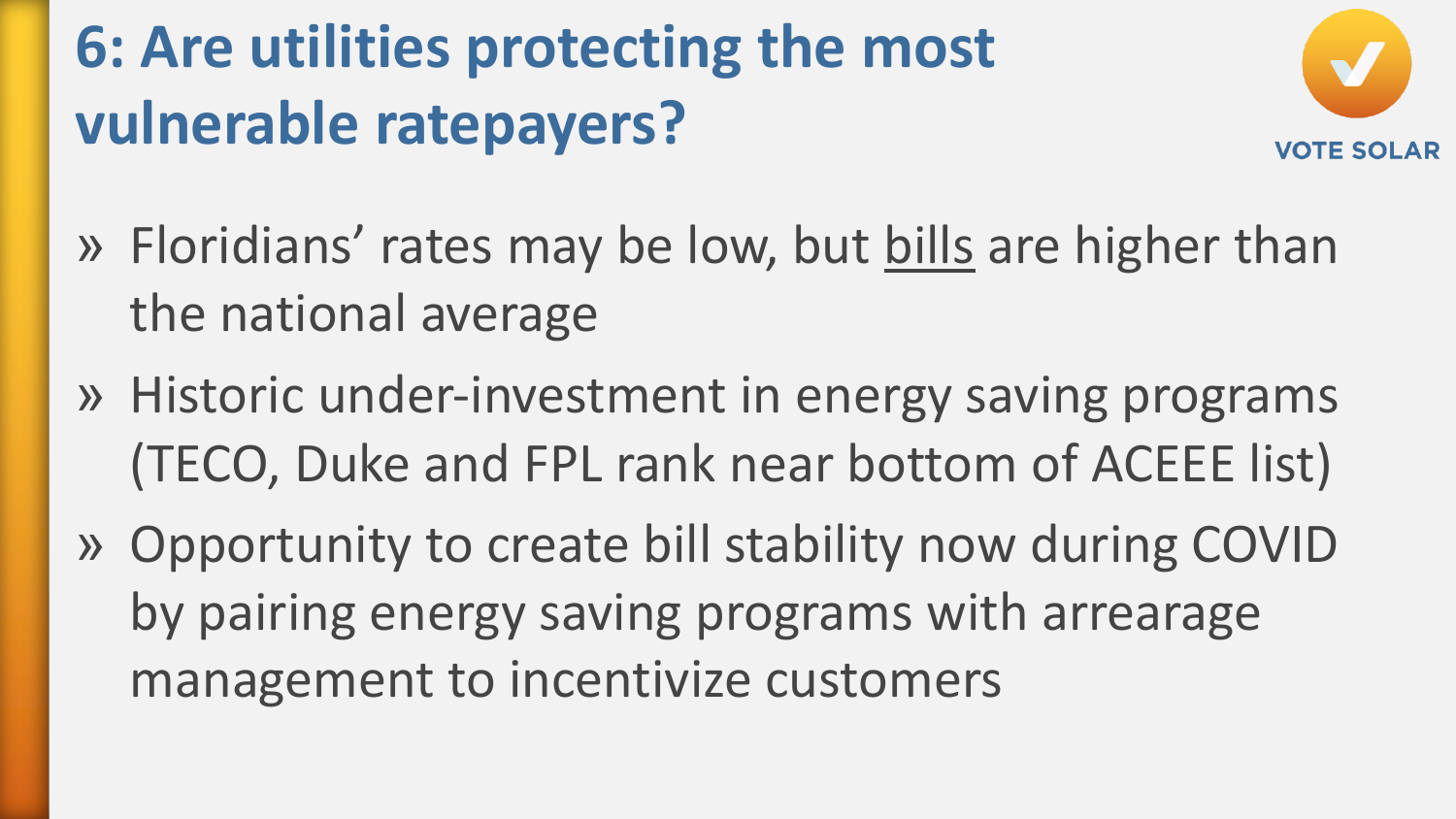# **2020 grades are in**





| <b>Utility Provider</b>                     | Grade |
|---------------------------------------------|-------|
| Tampa Electric Company (TECO)               | B+    |
| Florida Power & Light (FPL)                 | в     |
| Orlando Utilities Commission (OUC)          | В-    |
| <b>Duke Energy</b>                          | в-    |
| <b>City of Tallahassee Utilities</b>        | с     |
| <b>Gainesville Regional Utilities (GRU)</b> | с.    |
| Seminole Electric Cooperative               | D+    |
| Florida Municipal Power Authority (FMPA)    | D+    |
| JEA                                         | D     |
| <b>Lakeland Electric</b>                    |       |